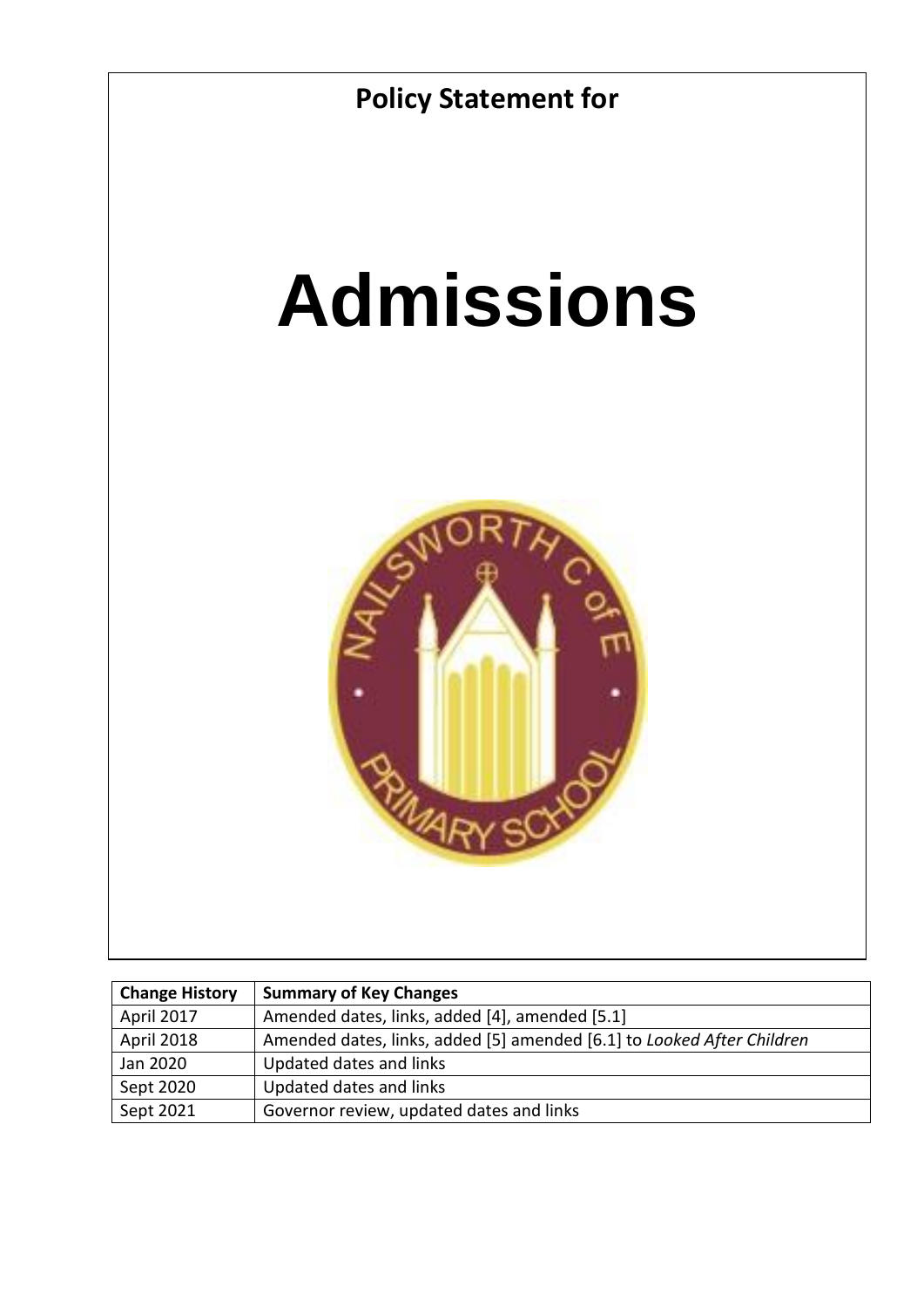## **1. Admission Authority**

Nailsworth C of E Primary School is a voluntary controlled school and the admission authority for the school is the Local Authority (LA). The LA works in accordance with the regulations that are set out and further explained in the School Admissions Code of Practice (2014) and the Statutory Appeals Code of Practice (2012) to set an admissions policy for the school.

This policy should be read in conjunction with:

- 1. Gloucester County Council's Admission Arrangements
- 2. Gloucester County Council's Admissions Scheme

A copy of these documents can be found on the Council's website:

Criteria for 2022: https://www.gloucestershire.gov.uk/education-and-learning/schooladmissions-scheme-criteria-and-protocol/determined-admission-criteria-and-scheme-for-2022/

# $\perp$

Further useful documents:

- 1. Gloucester County Council Infant, Primary & Junior Schools Information Booklet
- 2. Gloucester County Council Primary Guidance Booklet
- 3. Summer born information sheet
- 4. Information on admission appeals

These documents can be downloaded here: [https://www.gloucestershire.gov.uk/education-and](https://www.gloucestershire.gov.uk/education-and-learning/school-admissions/admission-to-reception-at-primary-schoolyear-3-junior-school/)[learning/school-admissions/admission-to-reception-at-primary-schoolyear-3-junior-school/](https://www.gloucestershire.gov.uk/education-and-learning/school-admissions/admission-to-reception-at-primary-schoolyear-3-junior-school/)

Alternatively please contact:

#### **Co-ordinated Admissions Team**

Gloucestershire County Council Shire Hall Gloucester GL1 2TP **E-mail:** [school.admissions@gloucestershire.gov.uk](mailto:school.admissions@gloucestershire.gov.uk) **Website:** <http://www.gloucestershire.gov.uk/schooladmissions> **Telephone:** 01452 425407

#### **2. Applications for Admission**

- 2.1 Children can start primary school, if their parents wish, in the September of the school year in which they become five. The school year starts on 1 September.
- 2.2 Parents / carers must apply to the county council for a primary school place, even if you have put your name down at a school or your child has an older sibling at that school. All applications

| Owner:                  | <b>Standards Committee</b> | Delegated To                    | Standards |
|-------------------------|----------------------------|---------------------------------|-----------|
| <b>Review Frequency</b> | Annual                     | Updated                         | Sept 2021 |
|                         |                            | Date ratified by Governing body | Oct 2021  |
| Version                 |                            | Next Review                     | Sept 2022 |
| Review Author           | Jamal                      | Published on Website            | Yes       |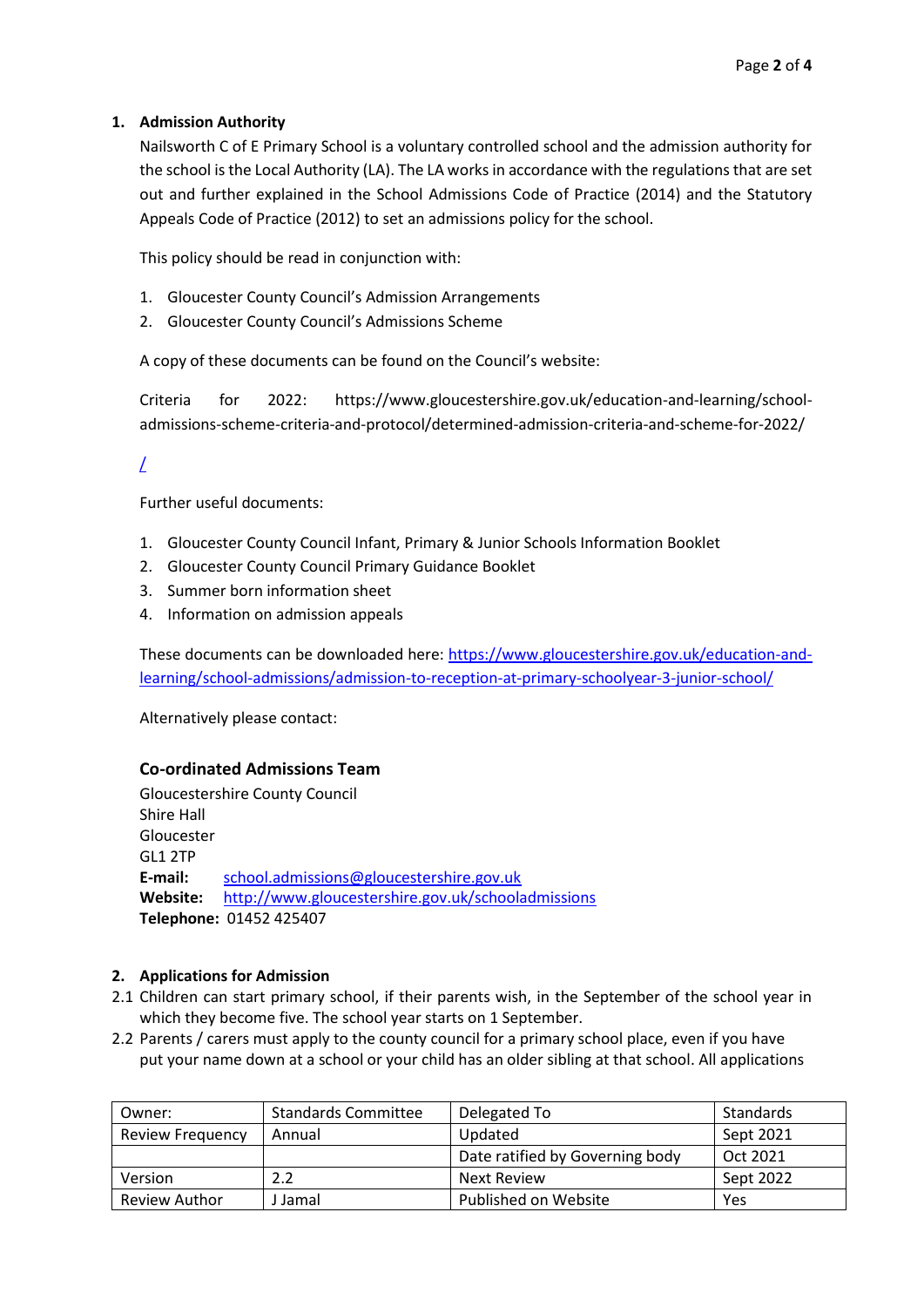must be made via the Common Application Form that is available online on the Council's website:

[https://www.gloucestershire.gov.uk/education-and-learning/school-admissions/apply-for-a](https://www.gloucestershire.gov.uk/education-and-learning/school-admissions/apply-for-a-primary-or-infant-school-place/)[primary-or-infant-school-place/](https://www.gloucestershire.gov.uk/education-and-learning/school-admissions/apply-for-a-primary-or-infant-school-place/)

- 2.3 Applications can be made from the start of the autumn term of the year before your child is due to start school. This year applications can be made from November 2021 until midnight on 15<sup>th</sup> January 2022, either online or by completing a paper form which can be downloaded from the link above.
- 2.4 Applications must be made by the published January deadline date (15<sup>th</sup> January 2022) to start the following September.
- 2.5 The local authority will notify parents and carers of the decision by mid-April in the year of Admission.

## **3. Published Admission Number**

- 3.1 Nailsworth C of E Primary School's published admission number is 210 for the whole school.
- 3.2 The School Standards and Framework Act 1998 requires infant class sizes to consist of no more than 30 pupils.

## **4. Children with an Education, Health and Care Plan (EHC)**

4.1 Children who have an Education, Health and Care (EHC) Plan are placed in schools through the arrangements set out in the SEN Code of Practice and not through any admission criteria. Governing bodies are required by Section 324 of the Education Act 1996 to admit a child with an Education, Health and Care plan that names the school, even if the school is full. Parents of children with an EHC plan should contact their child's casework officer for any further information.

## **5. Twins and Children from Multiple Births**

5.1 Applications for twins and children from multiple births will be considered as individual applications. However, the Local Authority acknowledges the difficulties for families if children cannot attend the same school, for example if one child can be offered a place but not the other and therefore will aim to accommodate both/all children at one school where there is capacity to do so. This includes overriding the Infant class size restrictions which limit Reception, Year One and Year Two classes to a maximum of 30 children per teacher, if the one child from twins/multiple births can be offered a place when the other(s) cannot.

#### **6. Oversubscription Criteria**

- 6.1 Where applications for admission exceed the number of places available, the following criteria will be applied in the order set out below, to decide on which children to admit. Please see Council website for full explanatory definitions:
	- 1. 'Children in Care'/'Looked After Children'/'Previously Looked After Children' (please refer to [GCC Admissions Arrangements 2020/21](https://www.gloucestershire.gov.uk/media/2086811/gcc-admission-arrangements-determined-2020-21.pdf) for full definition of *Looked After Children*)
	- 2. Children who will have siblings attending the school at the time the applicant child is admitted.
	- 3. Children with the strongest geographical claim (home to school distance measured in a straight line)

| Owner:                  | <b>Standards Committee</b> | Delegated To                    | Standards |
|-------------------------|----------------------------|---------------------------------|-----------|
| <b>Review Frequency</b> | Annual                     | Updated                         | Sept 2021 |
|                         |                            | Date ratified by Governing body | Oct 2021  |
| Version                 | 2.2                        | <b>Next Review</b>              | Sept 2022 |
| <b>Review Author</b>    | I Jamal                    | Published on Website            | Yes       |